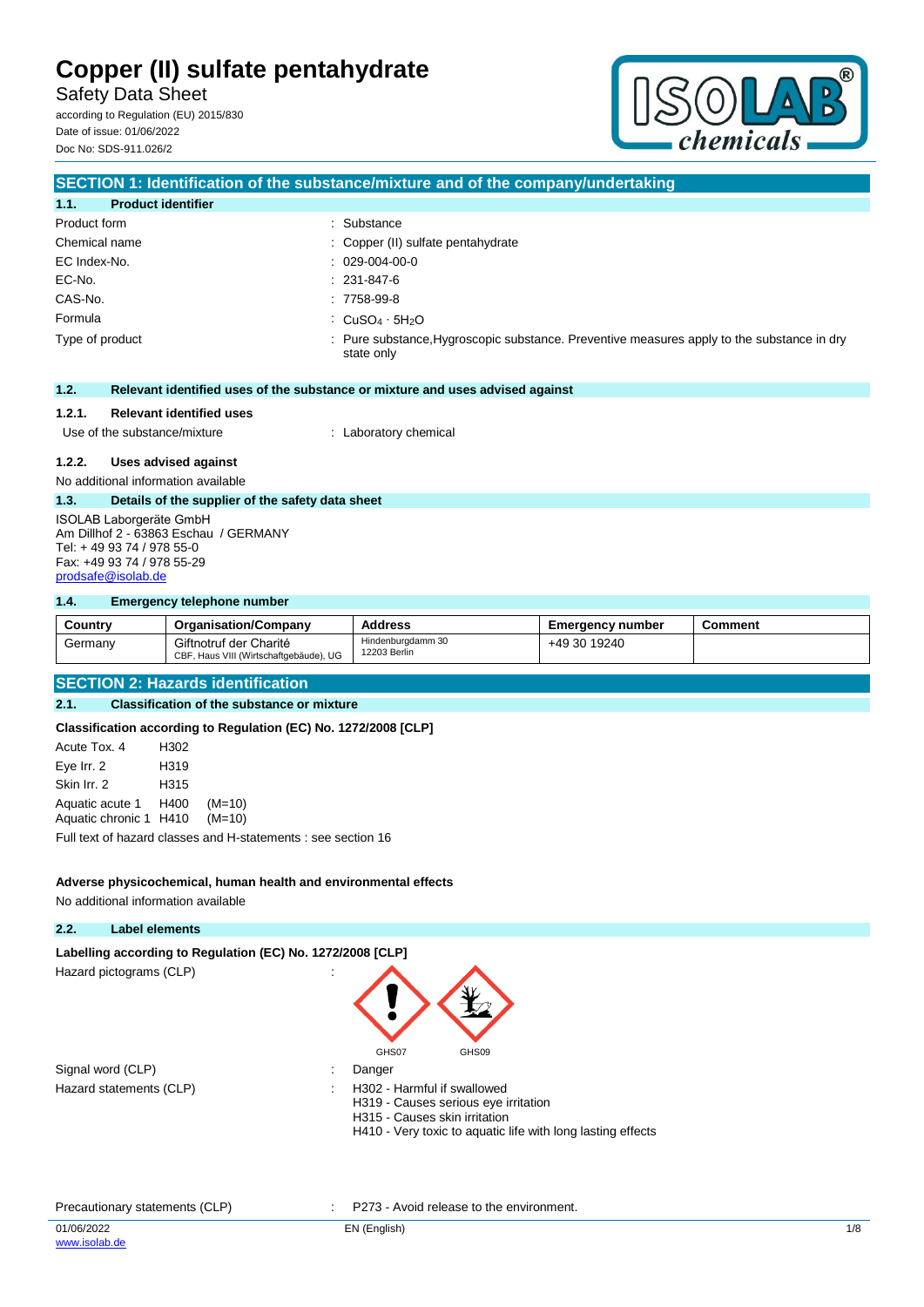Safety Data Sheet

according to Regulation (EU) 2015/830 Date of issue: 01/06/2022 Doc No: SDS-911.026/2



P302+P352 - IF ON SKIN: Wash with plenty of soap and water P305+P351+P338 - IF IN EYES: Rinse cautiously with water for several minutes. Remove contact lenses, if present and easy to do. Continue rinsing

### **2.3. Other hazards**

No additional information available

| <b>SECTION 3: Composition/information on ingredients</b> |                                                                          |           |
|----------------------------------------------------------|--------------------------------------------------------------------------|-----------|
| 3.1.<br><b>Substances</b>                                |                                                                          |           |
| Name                                                     | <b>Product identifier</b>                                                | %         |
| Copper (II) sulfate pentahydrate                         | (CAS-No.) 7758-99-8<br>(EC-No.) 231-847-6<br>(EC Index-No.) 029-023-00-4 | $>= 99.0$ |

Full text of H-statements: see section 16

#### **3.2. Mixtures**

Not applicable

|                  | <b>SECTION 4: First aid measures</b>                        |                                                                                                                                                                                                                                                                                                                                                                                                                                                                                                                                                                            |
|------------------|-------------------------------------------------------------|----------------------------------------------------------------------------------------------------------------------------------------------------------------------------------------------------------------------------------------------------------------------------------------------------------------------------------------------------------------------------------------------------------------------------------------------------------------------------------------------------------------------------------------------------------------------------|
| 4.1.             | <b>Description of first aid measures</b>                    |                                                                                                                                                                                                                                                                                                                                                                                                                                                                                                                                                                            |
|                  | First-aid measures general                                  | Check the vital functions. Unconscious: maintain adequate airway and respiration. Respiratory<br>arrest: artificial respiration or oxygen. Cardiac arrest: perform resuscitation. Victim conscious<br>with laboured breathing: half-seated. Victim in shock: on his back with legs slightly raised.<br>Vomiting: prevent asphyxia/aspiration pneumonia. Prevent cooling by covering the victim (no<br>warming up). Keep watching the victim. Give psychological aid. Keep the victim calm, avoid<br>physical strain. Depending on the victim's condition: doctor/hospital. |
|                  | First-aid measures after inhalation                         | Remove the victim into fresh air. Respiratory problems: consult a doctor/medical service.                                                                                                                                                                                                                                                                                                                                                                                                                                                                                  |
|                  | First-aid measures after skin contact                       | Wash immediately with lots of water. Do not apply (chemical) neutralizing agents. Take victim<br>to a doctor if irritation persists.                                                                                                                                                                                                                                                                                                                                                                                                                                       |
|                  | First-aid measures after eye contact                        | Rinse immediately with plenty of water. Do not apply neutralizing agents. Take victim to an<br>ophthalmologist if irritation persists.                                                                                                                                                                                                                                                                                                                                                                                                                                     |
|                  | First-aid measures after ingestion                          | Rinse mouth with water. Immediately after ingestion: give lots of water to drink. Call Poison<br>Information Centre (www.big.be/antigif.htm). Consult a doctor/medical service if you feel unwell.<br>Ingestion of large quantities: immediately to hospital.                                                                                                                                                                                                                                                                                                              |
| 4.2.             | Most important symptoms and effects, both acute and delayed |                                                                                                                                                                                                                                                                                                                                                                                                                                                                                                                                                                            |
|                  | Symptoms/effects after inhalation                           | : AFTER INHALATION OF DUST: Dry/sore throat. Coughing. ON HEATING: Metal fume fever.                                                                                                                                                                                                                                                                                                                                                                                                                                                                                       |
|                  | Symptoms/effects after skin contact                         | Tingling/irritation of the skin.                                                                                                                                                                                                                                                                                                                                                                                                                                                                                                                                           |
|                  | Symptoms/effects after eye contact                          | Irritation of the eye tissue.                                                                                                                                                                                                                                                                                                                                                                                                                                                                                                                                              |
|                  | Symptoms/effects after ingestion                            | Metal taste. Irritation of the oral mucous membranes. Nausea. Vomiting. Headache. Dizziness.<br>Feeling of weakness. AFTER ABSORPTION OF HIGH QUANTITIES: Abdominal pain.<br>Diarrhoea. Change in the haemogramme/blood composition. Change in urine composition.<br>Disturbances of consciousness.                                                                                                                                                                                                                                                                        |
| Chronic symptoms |                                                             | ON CONTINUOUS/REPEATED EXPOSURE/CONTACT: Red skin. Itching. Skin<br>rash/inflammation. Feeling of weakness. Loss of weight. Coughing. Possible inflammation of<br>the respiratory tract. Risk of pneumonia. Enlargement/affection of the liver.                                                                                                                                                                                                                                                                                                                            |

**4.3. Indication of any immediate medical attention and special treatment needed**

Treat symptomatically.

|                         | <b>SECTION 5: Firefighting measures</b>               |    |                                                                                                                                                      |     |
|-------------------------|-------------------------------------------------------|----|------------------------------------------------------------------------------------------------------------------------------------------------------|-----|
| 5.1.                    | <b>Extinguishing media</b>                            |    |                                                                                                                                                      |     |
|                         | suitable extinguishing media                          |    | : Water spray. Dry powder. Foam.                                                                                                                     |     |
|                         | Unsuitable extinguishing media                        |    | : No unsuitable extinguishing media known.                                                                                                           |     |
| 5.2.                    | Special hazards arising from the substance or mixture |    |                                                                                                                                                      |     |
| Fire hazard             |                                                       | ۰. | DIRECT FIRE HAZARD. Non combustible. INDIRECT FIRE HAZARD. Reactions involving a<br>fire hazard: see "Reactivity Hazard".                            |     |
| <b>Explosion hazard</b> |                                                       |    | DIRECT EXPLOSION HAZARD. No data available on direct explosion hazard. INDIRECT<br>EXPLOSION HAZARD. No data available on indirect explosion hazard. |     |
| fire                    | Hazardous decomposition products in case of           |    | : Toxic fumes may be released.                                                                                                                       |     |
| 01/06/2022              |                                                       |    | EN (English)                                                                                                                                         | 2/8 |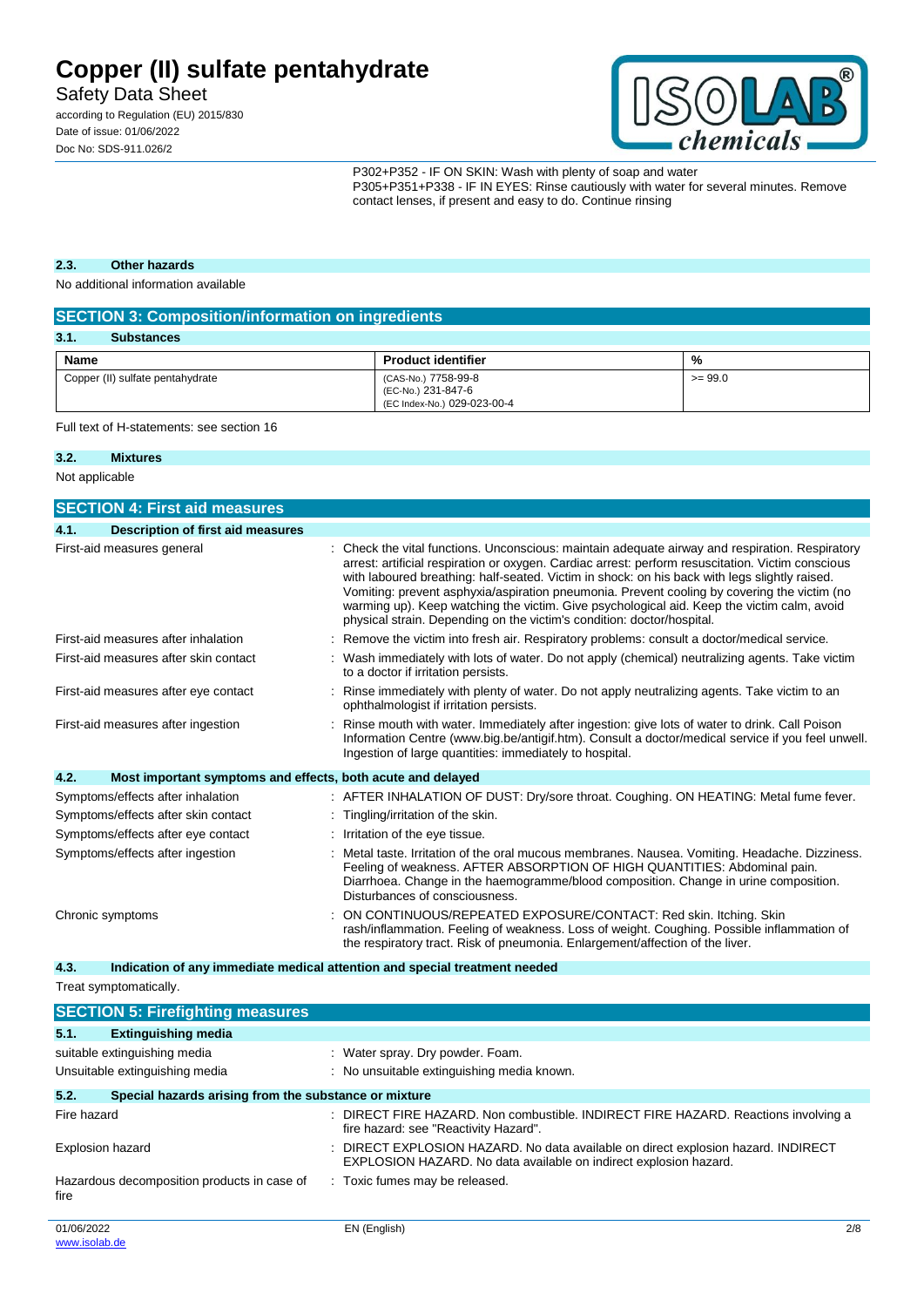Safety Data Sheet

according to Regulation (EU) 2015/830 Date of issue: 01/06/2022 Doc No: SDS-911.026/2



| 5.3.         | <b>Advice for firefighters</b>                                      |                                                                                                                                                                                                        |
|--------------|---------------------------------------------------------------------|--------------------------------------------------------------------------------------------------------------------------------------------------------------------------------------------------------|
|              | Protection during firefighting                                      | Do not attempt to take action without suitable protective equipment. Self-contained breathing<br>apparatus. Complete protective clothing.                                                              |
|              | <b>SECTION 6: Accidental release measures</b>                       |                                                                                                                                                                                                        |
| 6.1.         | Personal precautions, protective equipment and emergency procedures |                                                                                                                                                                                                        |
| 6.1.1.       | For non-emergency personnel                                         |                                                                                                                                                                                                        |
|              | Protective equipment                                                | Gloves. Face-shield. Protective clothing. Dust cloud production: compressed air/oxygen<br>apparatus. Dust cloud production: dust-tight suit. See "Material-Handling" to select protective<br>clothing. |
|              | Emergency procedures                                                | Ventilate spillage area. Avoid contact with skin and eyes.                                                                                                                                             |
|              | Measures in case of dust release                                    | In case of dust production: keep upwind. Dust production: have neighbourhood close doors and<br>windows.                                                                                               |
| 6.1.2.       | For emergency responders                                            |                                                                                                                                                                                                        |
|              | Protective equipment                                                | Do not attempt to take action without suitable protective equipment. For further information<br>refer to section 8: "Exposure controls/personal protection".                                           |
| 6.2.         | <b>Environmental precautions</b>                                    |                                                                                                                                                                                                        |
|              | Prevent soil and water pollution. Prevent spreading in sewers.      |                                                                                                                                                                                                        |
| 6.3.         | Methods and material for containment and cleaning up                |                                                                                                                                                                                                        |
|              | For containment                                                     | Collect spillage.                                                                                                                                                                                      |
|              | Other information                                                   | Dispose of materials or solid residues at an authorized site.                                                                                                                                          |
| 6.4.         | <b>Reference to other sections</b>                                  |                                                                                                                                                                                                        |
|              | For further information refer to section 13. See Heading 8.         |                                                                                                                                                                                                        |
|              | <b>SECTION 7: Handling and storage</b>                              |                                                                                                                                                                                                        |
| 7.1.         | <b>Precautions for safe handling</b>                                |                                                                                                                                                                                                        |
|              | Precautions for safe handling                                       | Ensure good ventilation of the work station. Avoid contact with skin and eyes. Wear personal<br>protective equipment.                                                                                  |
|              | Hygiene measures                                                    | Do not eat, drink or smoke when using this product. Always wash hands after handling the<br>product.                                                                                                   |
| 7.2.         | Conditions for safe storage, including any incompatibilities        |                                                                                                                                                                                                        |
|              | Storage conditions                                                  | Store in a well-ventilated place. Keep cool.                                                                                                                                                           |
|              | Heat and ignition sources                                           | KEEP SUBSTANCE AWAY FROM: heat sources. ignition sources.                                                                                                                                              |
| Storage area |                                                                     | Store in a dry area. Keep container in a well-ventilated place.                                                                                                                                        |
|              | Special rules on packaging                                          | SPECIAL REQUIREMENTS: hermetical. watertight. dry. clean. correctly labelled. meet the<br>legal requirements. Secure fragile packagings in solid containers.                                           |
|              | Packaging materials                                                 | SUITABLE MATERIAL: No data available. MATERIAL TO AVOID: No data available.                                                                                                                            |
| 7.3.         | Specific end use(s)                                                 |                                                                                                                                                                                                        |
|              | No additional information available                                 |                                                                                                                                                                                                        |
|              | <b>SECTION 8: Exposure controls/personal protection</b>             |                                                                                                                                                                                                        |

### **8.1. Control parameters**

No additional information available

### **8.2. Exposure controls**

### **Appropriate engineering controls:**

Ensure good ventilation of the work station.

#### **Hand protection:**

Protective gloves

#### **Eye protection:**

Safety glasses

#### **Skin and body protection:**

Wear suitable protective clothing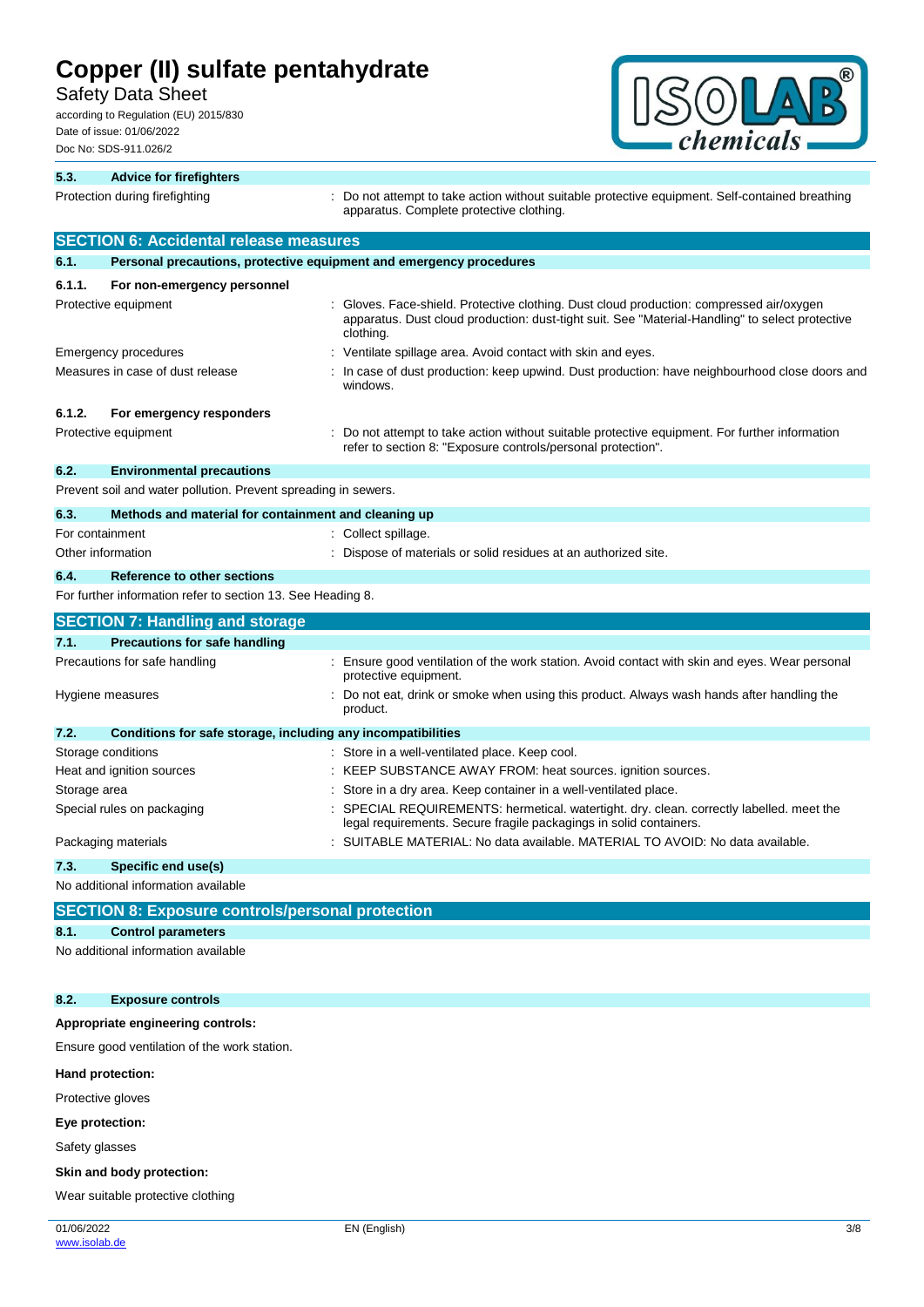Safety Data Sheet

according to Regulation (EU) 2015/830 Date of issue: 01/06/2022 Doc No: SDS-911.026/2



### **Respiratory protection:**

In case of insufficient ventilation, wear suitable respiratory equipment

#### **Environmental exposure controls:**

Avoid release to the environment.

| <b>SECTION 9: Physical and chemical properties</b>            |                                                                                      |
|---------------------------------------------------------------|--------------------------------------------------------------------------------------|
| Information on basic physical and chemical properties<br>9.1. |                                                                                      |
| Physical state                                                | Solid                                                                                |
| Appearance                                                    | Crystalline solid. Crystalline powder.                                               |
| Molecular mass                                                | 249.68 g/mol                                                                         |
| Colour                                                        | Blue.                                                                                |
| Odour                                                         | Odourless.                                                                           |
| Odour threshold                                               | No data available                                                                    |
| pН                                                            | 3.5 - 4.5 (50 g/l, H <sub>2</sub> O, 20 °C)                                          |
| Relative evaporation rate (butylacetate=1)                    | : No data available                                                                  |
| Melting point                                                 | 110 $\degree$ C                                                                      |
| Freezing point                                                | No data available                                                                    |
| Boiling point                                                 | Not applicable                                                                       |
| Flash point                                                   | Not applicable                                                                       |
| Auto-ignition temperature                                     | No data available                                                                    |
| Decomposition temperature                                     | No data available                                                                    |
| Flammability (solid, gas)                                     | No data available                                                                    |
| Vapour pressure                                               | 9.7 hPa (25°C)                                                                       |
| Relative vapour density at 20 °C                              | No data available                                                                    |
| Relative density                                              | No data available                                                                    |
| Density                                                       | 2.284 g/cm3 (20 $°C$ )                                                               |
| Solubility                                                    | Soluble in water. Soluble in methanol. Soluble in glycerol.<br>Water: 317 g/l (20°C) |
| Log Pow                                                       | No data available                                                                    |
| Viscosity, kinematic                                          | No data available                                                                    |
| Viscosity, dynamic                                            | No data available                                                                    |
| <b>Explosive properties</b>                                   | No data available                                                                    |
| Oxidising properties                                          | No data available                                                                    |
| <b>Explosion limits</b>                                       | : No data available                                                                  |

### **9.2. Other information**

No additional information available

|       | <b>SECTION 10: Stability and reactivity</b>                                                          |
|-------|------------------------------------------------------------------------------------------------------|
| 10.1. | <b>Reactivity</b>                                                                                    |
|       | The product is non-reactive under normal conditions of use, storage and transport.                   |
| 10.2. | <b>Chemical stability</b>                                                                            |
|       | Stable under normal conditions.                                                                      |
| 10.3. | Possibility of hazardous reactions                                                                   |
|       | No dangerous reactions known under normal conditions of use.                                         |
| 10.4. | <b>Conditions to avoid</b>                                                                           |
|       | None under recommended storage and handling conditions (see section 7).                              |
| 10.5. | Incompatible materials                                                                               |
|       | No additional information available                                                                  |
| 10.6. | <b>Hazardous decomposition products</b>                                                              |
|       | Under normal conditions of storage and use, hazardous decomposition products should not be produced. |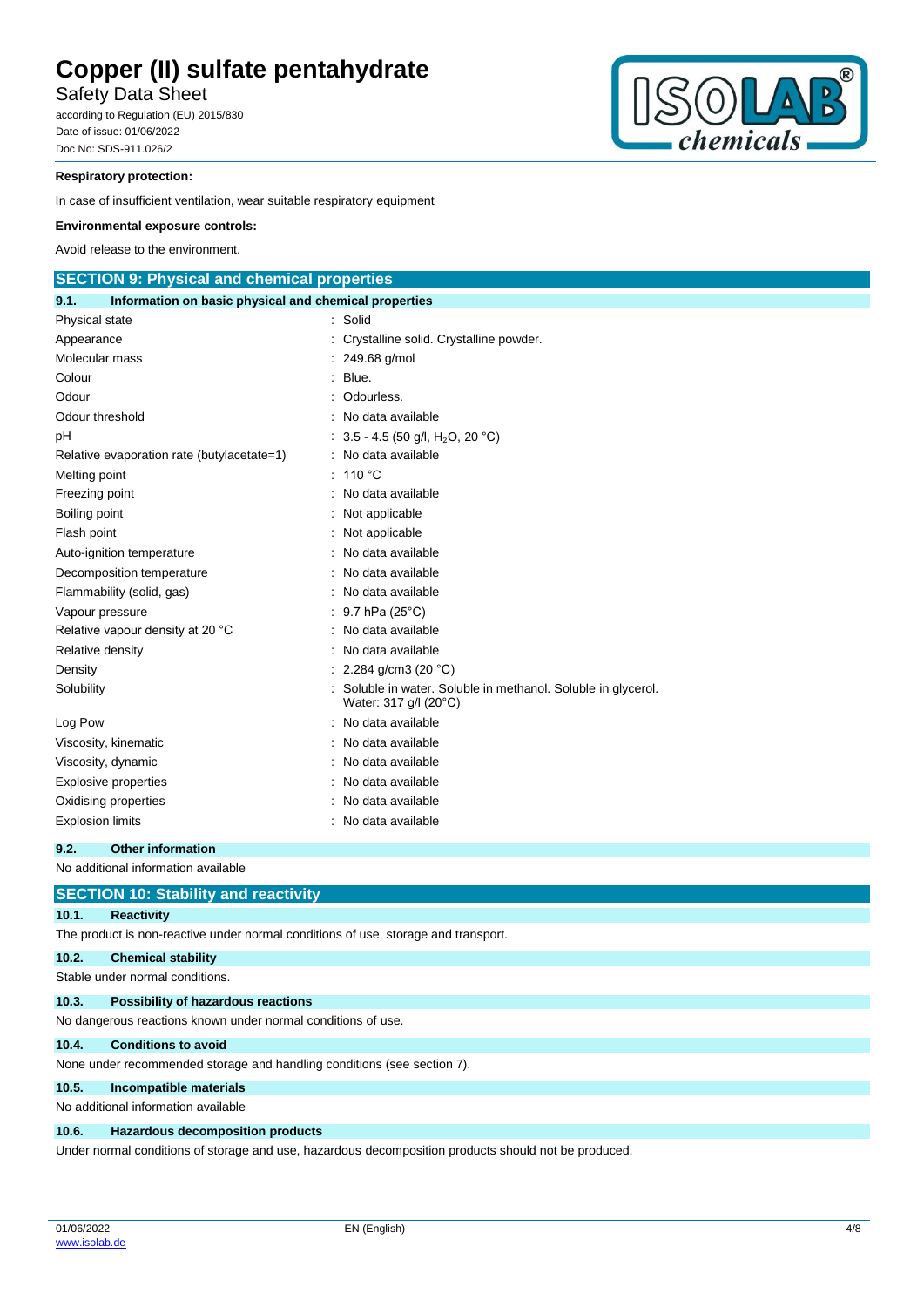Safety Data Sheet

according to Regulation (EU) 2015/830 Date of issue: 01/06/2022 Doc No: SDS-911.026/2



| <b>SECTION 11: Toxicological information</b>       |                                                                                               |            |
|----------------------------------------------------|-----------------------------------------------------------------------------------------------|------------|
| 11.1.<br>Information on toxicological effects      |                                                                                               |            |
| Acute toxicity                                     | : Oral: Harmful if swallowed.                                                                 |            |
| Copper (II) sulfate pentahydrate (7758-99-8)       |                                                                                               |            |
| LD50 oral rat                                      | 960 mg/kg                                                                                     |            |
| LD50 dermal rabbit                                 | > 2000 mg/kg (Rabbit; Literature study; OECD 402: Acute Dermal Toxicity)                      |            |
| Skin corrosion/irritation                          | Causes skin irritation.                                                                       |            |
| Serious eye damage/irritation                      | Causes serious eye irritation.                                                                |            |
| Respiratory or skin sensitisation                  | Not classified                                                                                |            |
| Germ cell mutagenicity                             | Not classified                                                                                |            |
| Carcinogenicity                                    | Not classified                                                                                |            |
| Reproductive toxicity                              | Not classified                                                                                |            |
| STOT-single exposure                               | Not classified                                                                                |            |
| STOT-repeated exposure                             | Not classified                                                                                |            |
| Aspiration hazard                                  | Not classified                                                                                |            |
|                                                    |                                                                                               |            |
| <b>SECTION 12: Ecological information</b>          |                                                                                               |            |
| 12.1.<br><b>Toxicity</b>                           |                                                                                               |            |
| Ecology - general                                  | : Very toxic to aquatic life with long lasting effects.                                       |            |
|                                                    |                                                                                               |            |
| 12.2.<br><b>Persistence and degradability</b>      |                                                                                               |            |
| No additional information available                |                                                                                               |            |
| 12.3.<br><b>Bioaccumulative potential</b>          |                                                                                               |            |
| No additional information available                |                                                                                               |            |
| 12.4.<br><b>Mobility in soil</b>                   |                                                                                               |            |
| No additional information available                |                                                                                               |            |
| 12.5.<br><b>Results of PBT and vPvB assessment</b> |                                                                                               |            |
| No additional information available                |                                                                                               |            |
| 12.6.<br>Other adverse effects                     |                                                                                               |            |
| No additional information available                |                                                                                               |            |
| <b>SECTION 13: Disposal considerations</b>         |                                                                                               |            |
| 13.1.<br><b>Waste treatment methods</b>            |                                                                                               |            |
| Waste treatment methods                            | : Dispose of contents/container in accordance with licensed collector's sorting instructions. |            |
|                                                    |                                                                                               |            |
| <b>SECTION 14: Transport information</b>           |                                                                                               |            |
| In accordance with ADR / RID / IMDG / IATA / ADN   |                                                                                               |            |
| <b>ADR</b><br><b>IMDG</b>                          | <b>IATA</b><br>ADN                                                                            | <b>RID</b> |
| 14.1.<br><b>UN number</b><br>3077<br>3077          | 3077<br>3077                                                                                  | 3077       |

**14.2. UN proper shipping name**

**Transport document description (ADR)**

ENVIRONMENTALLY **HAZARDOUS** SUBSTANCE, SOLID,

ENVIRONMENTALLY HAZARDOUS SUBSTANCE, SOLID, N.O.S., 9, III, MARINE POLLUTANT

N.O.S.

UN 3077

ENVIRONMENTALLY **HAZARDOUS** SUBSTANCE, SOLID,

ENVIRONMENTALLY HAZARDOUS SUBSTANCE, SOLID, N.O.S., 9, III

N.O.S.

UN 3077

**Environmentally** hazardous substance,

UN 3077 Environmentally hazardous substance, solid, n.o.s., 9, III

ENVIRONMENTALLY HAZARDOUS SUBSTANCE, SOLID,

ENVIRONMENTALLY **HAZARDOUS** SUBSTANCE, SOLID,

N.O.S.

UN 3077

N.O.S., 9, III

solid, n.o.s.

ENVIRONMENTALLY **HAZARDOUS** SUBSTANCE, SOLID,

ENVIRONMENTALLY HAZARDOUS SUBSTANCE, SOLID,

N.O.S.

UN 3077

N.O.S., 9, III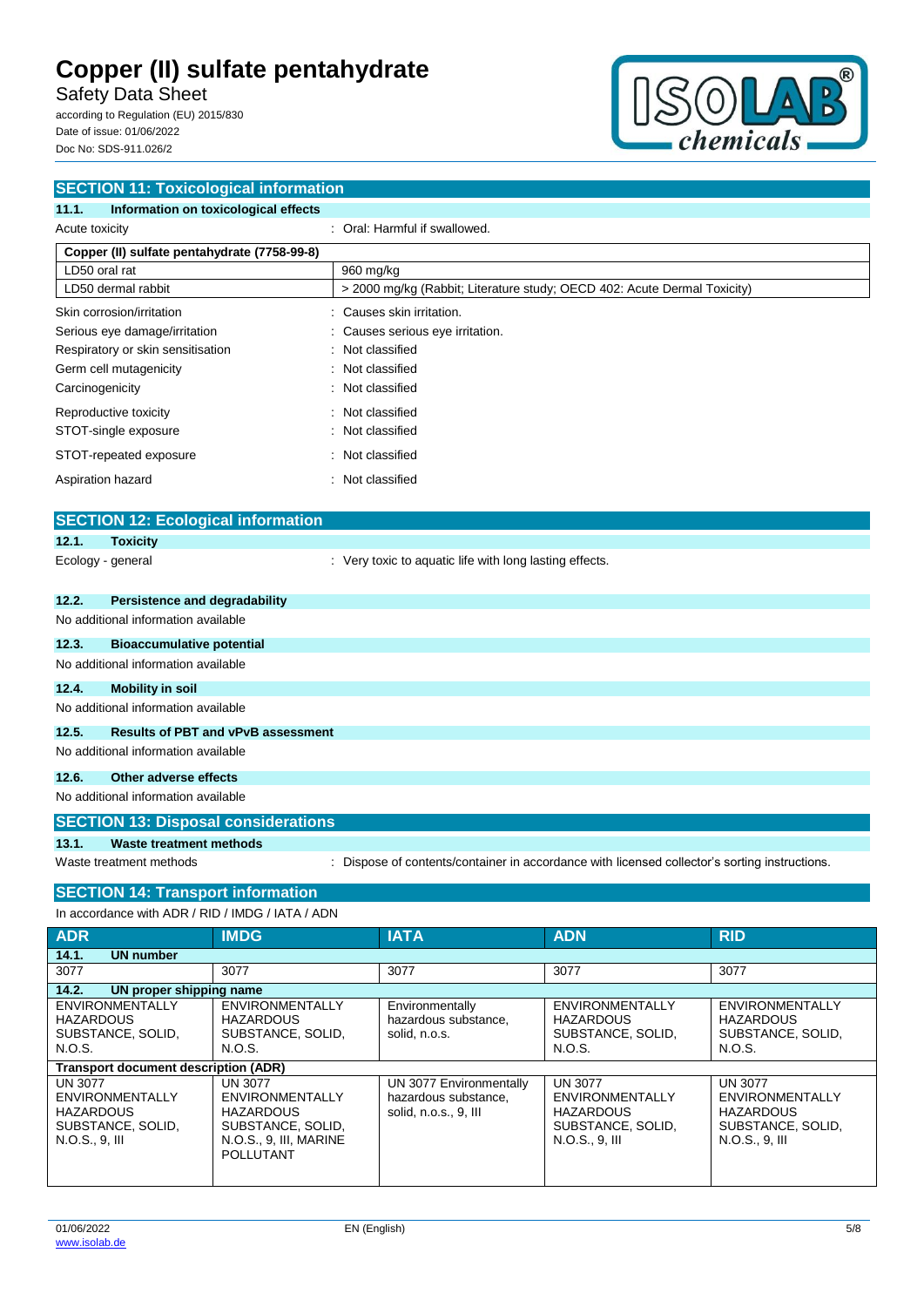Safety Data Sheet

according to Regulation (EU) 2015/830 Date of issue: 01/06/2022 Doc No: SDS-911.026/2

**14.6. Special precautions for user**



| <b>ADR</b>                                 | <b>IMDG</b>                                                    | <b>IATA</b>                            | <b>ADN</b>                            | <b>RID</b>                            |
|--------------------------------------------|----------------------------------------------------------------|----------------------------------------|---------------------------------------|---------------------------------------|
| 14.3.<br><b>Transport hazard class(es)</b> |                                                                |                                        |                                       |                                       |
| 9                                          | 9                                                              | 9                                      | 9                                     | 9                                     |
|                                            |                                                                |                                        |                                       |                                       |
| <b>Packing group</b><br>14.4.              |                                                                |                                        |                                       |                                       |
| Ш                                          | Ш                                                              | Ш                                      | Ш                                     | Ш                                     |
| 14.5.<br><b>Environmental hazards</b>      |                                                                |                                        |                                       |                                       |
| Dangerous for the<br>environment : Yes     | Dangerous for the<br>environment: Yes<br>Marine pollutant: Yes | Dangerous for the<br>environment: Yes  | Dangerous for the<br>environment: Yes | Dangerous for the<br>environment: Yes |
|                                            |                                                                | No supplementary information available |                                       |                                       |

| - Overland transport                                                       |                           |
|----------------------------------------------------------------------------|---------------------------|
| Classification code (ADR)                                                  | $:$ M7                    |
| Special provisions (ADR)                                                   | : 274, 335, 375, 601      |
| Limited quantities (ADR)                                                   | 5kg<br>÷.                 |
| Excepted quantities (ADR)                                                  | $E = 1$                   |
| Packing instructions (ADR)                                                 | : P002, IBC08, LP02, R001 |
| Special packing provisions (ADR)                                           | $:$ PP12, B3              |
| Mixed packing provisions (ADR)                                             | : MP10                    |
| Portable tank and bulk container instructions<br>(ADR)                     | : T1, BK1, BK2, BK3       |
| Portable tank and bulk container special<br>provisions (ADR)               | : TP33                    |
| Tank code (ADR)                                                            | : SGAV, LGBV              |
| Vehicle for tank carriage                                                  | : AT                      |
| Transport category (ADR)                                                   | 3                         |
| Special provisions for carriage - Packages<br>(ADR)                        | : V13                     |
| Special provisions for carriage - Bulk (ADR)                               | : VC1, VC2                |
| Special provisions for carriage - Loading,<br>unloading and handling (ADR) | CV13                      |
| Hazard identification number (Kemler No.)                                  | 90<br>÷                   |
| Orange plates                                                              | İ<br>90<br>3077           |
| EAC code                                                                   | ÷.<br>2Z                  |
| - Transport by sea                                                         |                           |
| Special provisions (IMDG)                                                  | : 274, 335, 966, 967, 969 |
| Limited quantities (IMDG)                                                  | $: 5$ kg                  |
| Excepted quantities (IMDG)                                                 | $E = 1$                   |
| Packing instructions (IMDG)                                                | : P002, LP02              |
| Special packing provisions (IMDG)                                          | <b>PP12</b>               |
| IBC packing instructions (IMDG)                                            | IBC08                     |
| IBC special provisions (IMDG)                                              | $\therefore$ B3           |
| Tank instructions (IMDG)                                                   | T1, BK1, BK2, BK3         |

Tank special provisions (IMDG) : TP33 EmS-No. (Fire) : F-A EmS-No. (Spillage) : S-F Stowage category (IMDG)  $\qquad \qquad$ : A Stowage and handling (IMDG) : SW23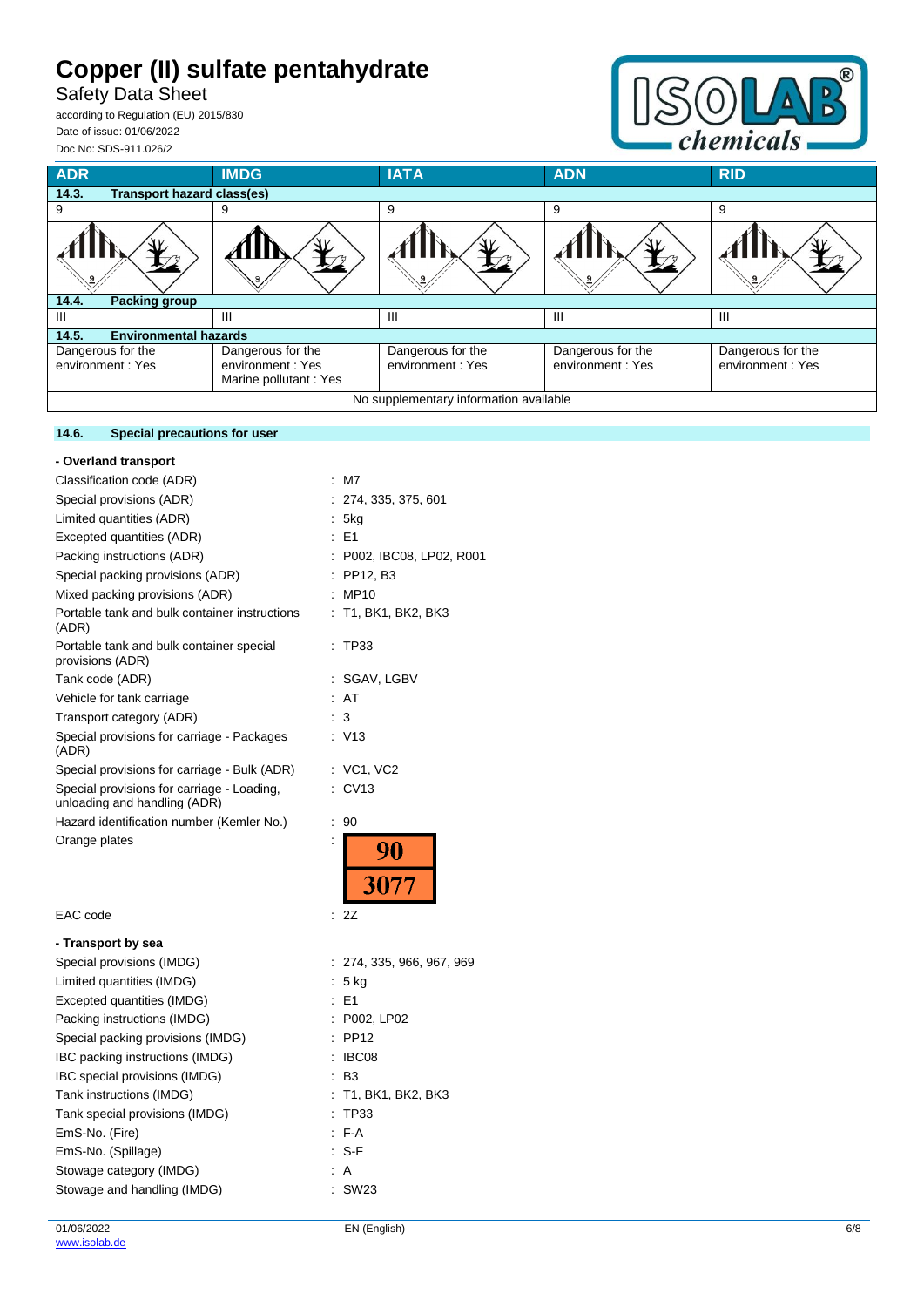Safety Data Sheet

according to Regulation (EU) 2015/830 Date of issue: 01/06/2022 Doc No: SDS-911.026/2



| MFAG-No                                                                    | : 171                                                                                                                |
|----------------------------------------------------------------------------|----------------------------------------------------------------------------------------------------------------------|
| - Air transport                                                            |                                                                                                                      |
| PCA Excepted quantities (IATA)                                             | : E1                                                                                                                 |
| PCA Limited quantities (IATA)                                              | : Y956                                                                                                               |
| PCA limited quantity max net quantity (IATA)                               | : 30kgG                                                                                                              |
| PCA packing instructions (IATA)                                            | : 956                                                                                                                |
| PCA max net quantity (IATA)                                                | 400kg                                                                                                                |
| CAO packing instructions (IATA)                                            | : 956                                                                                                                |
| CAO max net quantity (IATA)                                                | : 400kg                                                                                                              |
| Special provisions (IATA)                                                  | : A97, A158, A179, A197                                                                                              |
| ERG code (IATA)                                                            | : 9L                                                                                                                 |
| - Inland waterway transport                                                |                                                                                                                      |
| Classification code (ADN)                                                  | $:$ M7                                                                                                               |
| Special provisions (ADN)                                                   | : 274, 335, 375, 601                                                                                                 |
| Limited quantities (ADN)                                                   | $: 5$ kg                                                                                                             |
| Excepted quantities (ADN)                                                  | $\therefore$ E1                                                                                                      |
| Equipment required (ADN)                                                   | $\therefore$ PP, A                                                                                                   |
| Number of blue cones/lights (ADN)                                          | : 0                                                                                                                  |
| Additional requirements/Remarks (ADN)                                      | * Only in the molten state. ** For carriage in bulk see also 7.1.4.1. ** * Only in the case of<br>transport in bulk. |
|                                                                            |                                                                                                                      |
| - Rail transport                                                           |                                                                                                                      |
| Classification code (RID)                                                  | $:$ M7                                                                                                               |
| Special provisions (RID)                                                   | : 274, 335, 375, 601                                                                                                 |
| Limited quantities (RID)                                                   | : 5kg                                                                                                                |
| Excepted quantities (RID)                                                  | $\therefore$ E1                                                                                                      |
| Packing instructions (RID)                                                 | : P002, IBC08, LP02, R001                                                                                            |
| Special packing provisions (RID)                                           | $:$ PP12, B3                                                                                                         |
| Mixed packing provisions (RID)                                             | : MP10                                                                                                               |
| Portable tank and bulk container instructions<br>(RID)                     | $:$ T1, BK1, BK2                                                                                                     |
| Portable tank and bulk container special<br>provisions (RID)               | : TP33                                                                                                               |
| Tank codes for RID tanks (RID)                                             | : SGAV, LGBV                                                                                                         |
| Transport category (RID)                                                   | $\cdot$ 3                                                                                                            |
| Special provisions for carriage - Packages<br>(RID)                        | W13                                                                                                                  |
| Special provisions for carriage - Bulk (RID)                               | $:$ VC1, VC2                                                                                                         |
| Special provisions for carriage - Loading,<br>unloading and handling (RID) | : CW13, CW31                                                                                                         |
| Colis express (express parcels) (RID)                                      | $\therefore$ CE11                                                                                                    |

**14.7. Transport in bulk according to Annex II of Marpol and the IBC Code**

Not applicable

**SECTION 15: Regulatory information**

**15.1. Safety, health and environmental regulations/legislation specific for the substance or mixture**

### **15.1.1. EU-Regulations**

No REACH Annex XVII restrictions

Copper (II) sulfate pentahydrate is not on the REACH Candidate List Copper (II) sulfate pentahydrate is not on the REACH Annex XIV List

#### **15.1.2. National regulations**

#### **Germany**